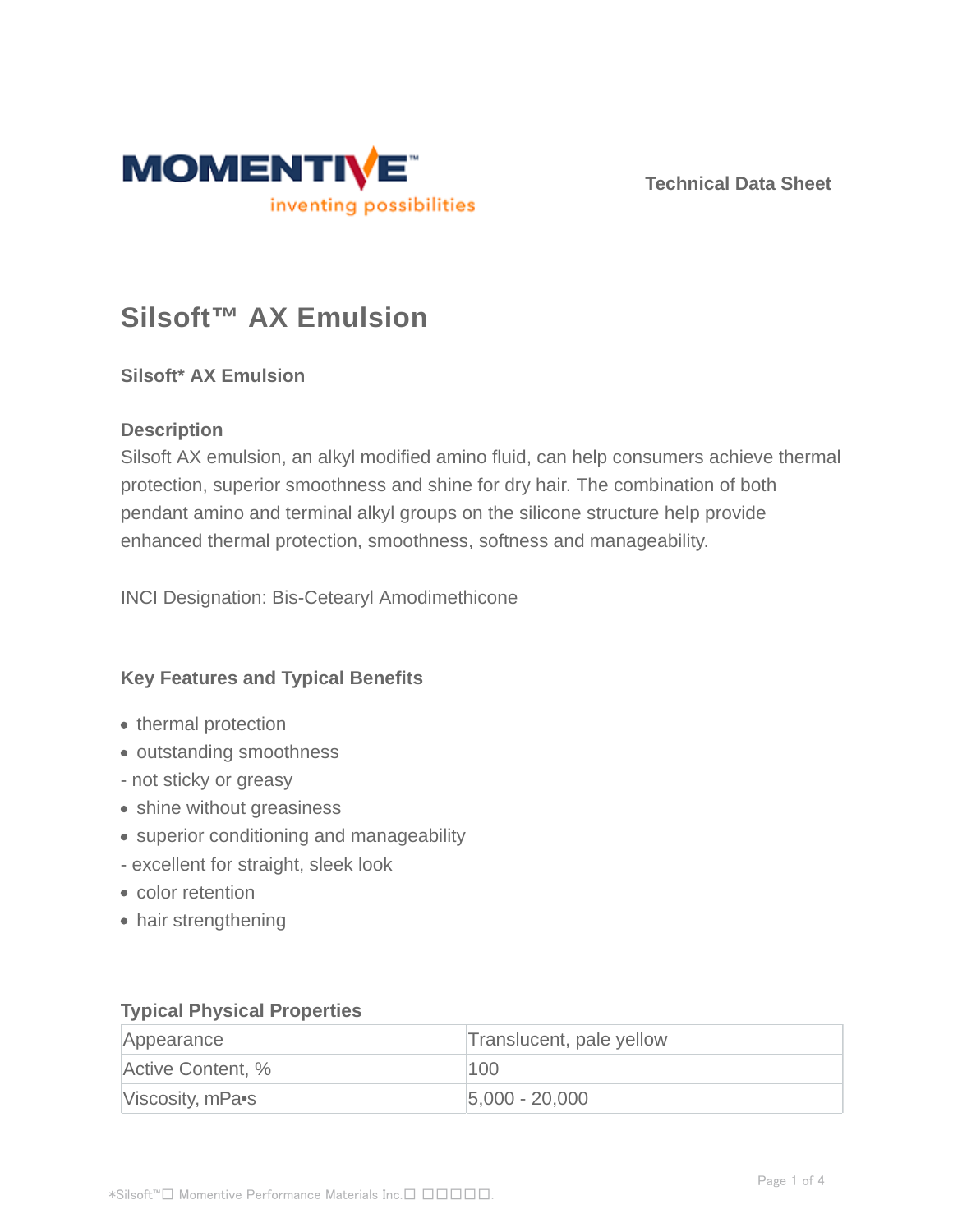### Amino Content Nwt % 0.1 - 0.3

(1)Typical data are average data. The actual data may vary.

Product specifications for specific applications need to be agreed upon individually.

# **Potential Applications**

#### **Hair Care**

- products to provide thermal protection
- products to smooth hair:
- leave-on conditioners
- shampoos
- rinse-off conditioners
- serum
- shine spray
- ethnic hair care
- products for color protection

#### **Other**

- body wash
- liquid hand soap
- bar soap

# **Patent Status**

여기에 포함된 어떠한 내용도 관련 특허가 없음을 의미하거나 특허 소유자의 허가 없이 특허에서 다루는 발명을 실행하기 위한 허가, 유도 또는 권고를 구성하는 것으로 해석되 어서는 안됩니다.

# **Product Safety, Handling and Storage**

Customers should review the latest Safety Data Sheet (SDS) and label for product safety information, safe handling instructions, personal protective equipment if necessary, emergency service contact information, and any special storage conditions required for safety. Momentive Performance Materials (MPM) maintains an around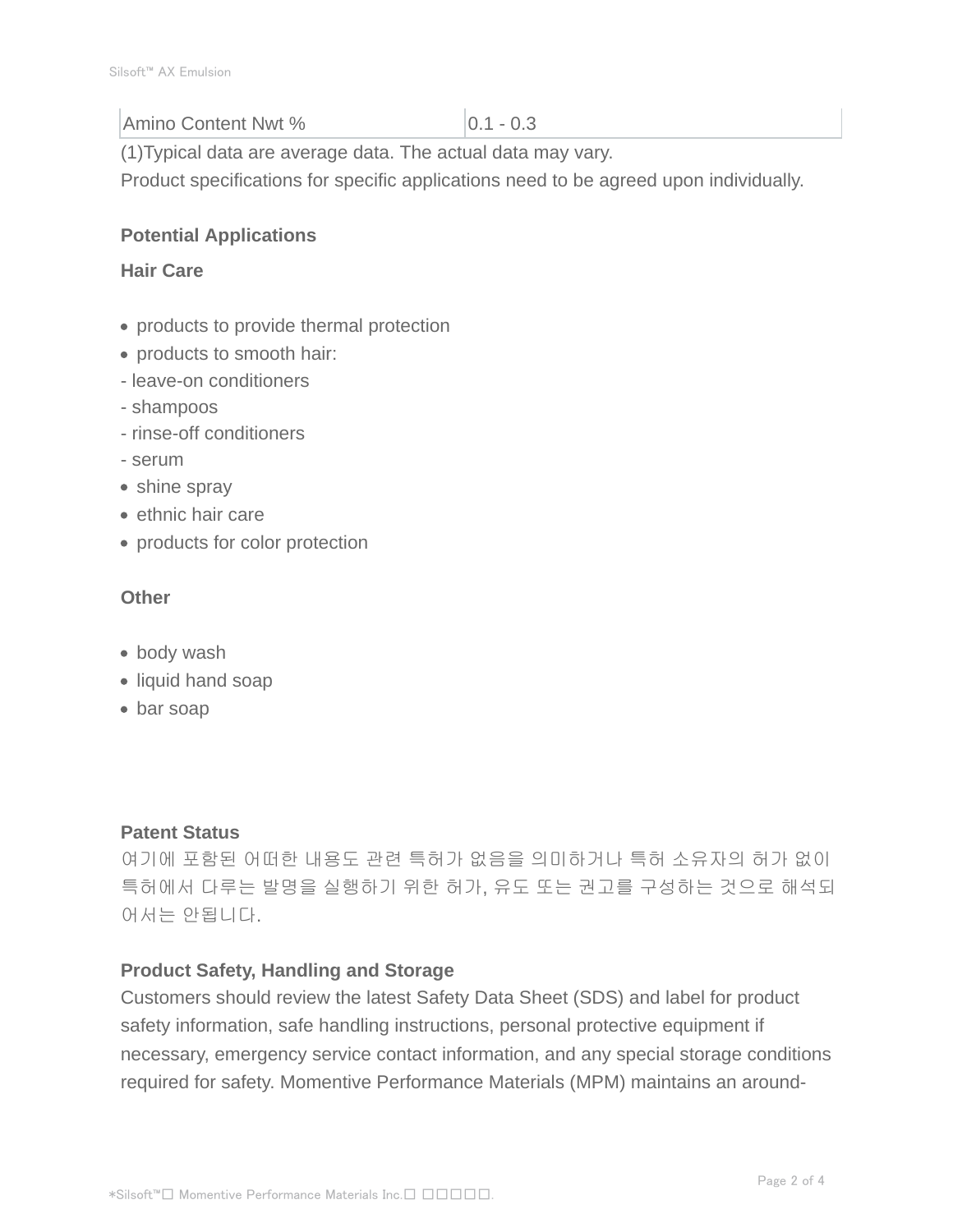the-clock emergency service for its products. SDS are available at www.momentive.com or, upon request, from any MPM representative. For product storage and handling procedures to maintain the product quality within our stated specifications, please review Certificates of Analysis, which are available in the Order Center. Use of other materials in conjunction with MPM products (for example, primers) may require additional precautions. Please review and follow the safety information provided by the manufacturer of such other materials.

#### **Limitations**

Customers must evaluate Momentive Performance Materials products and make their own determination as to fitness of use in their particular applications.

#### **Contact Information**

Email commercial.services@momentive.com

# **Telephone**

| <b>Americas</b>      | <b>Latin America</b> | <b>EMEAI- Europe, Middle</b><br>East, Africa & India | <b>ASIA PACIFIC</b> |
|----------------------|----------------------|------------------------------------------------------|---------------------|
| +1 800 295 2392      | <b>Brazil</b>        | <b>Europe</b>                                        | <b>China</b>        |
| Toll free*           | +55 11 4534 9650     | +390510924300                                        | 800 820 0202        |
| +704 805 6946        | <b>Direct Number</b> | Direct number                                        | Toll free           |
| <b>Direct Number</b> |                      |                                                      | +86 21 3860 4892    |
|                      |                      |                                                      | Direct number       |
| *All American        | <b>Mexico</b>        | India, Middle East &                                 | Japan               |
| countries            | +52 55 2169 7670     | <b>Africa</b>                                        | +81 3 5544 3111     |
|                      | <b>Direct Number</b> | + 91 44 71212207                                     | Direct number       |
|                      |                      | Direct number*                                       |                     |
|                      |                      | *All Middle Eastern                                  | <b>Korea</b>        |
|                      |                      | countries, Africa, India,                            | +82 2 6201 4600     |

For literature and technical assistance, visit our website at: www.momentive.com